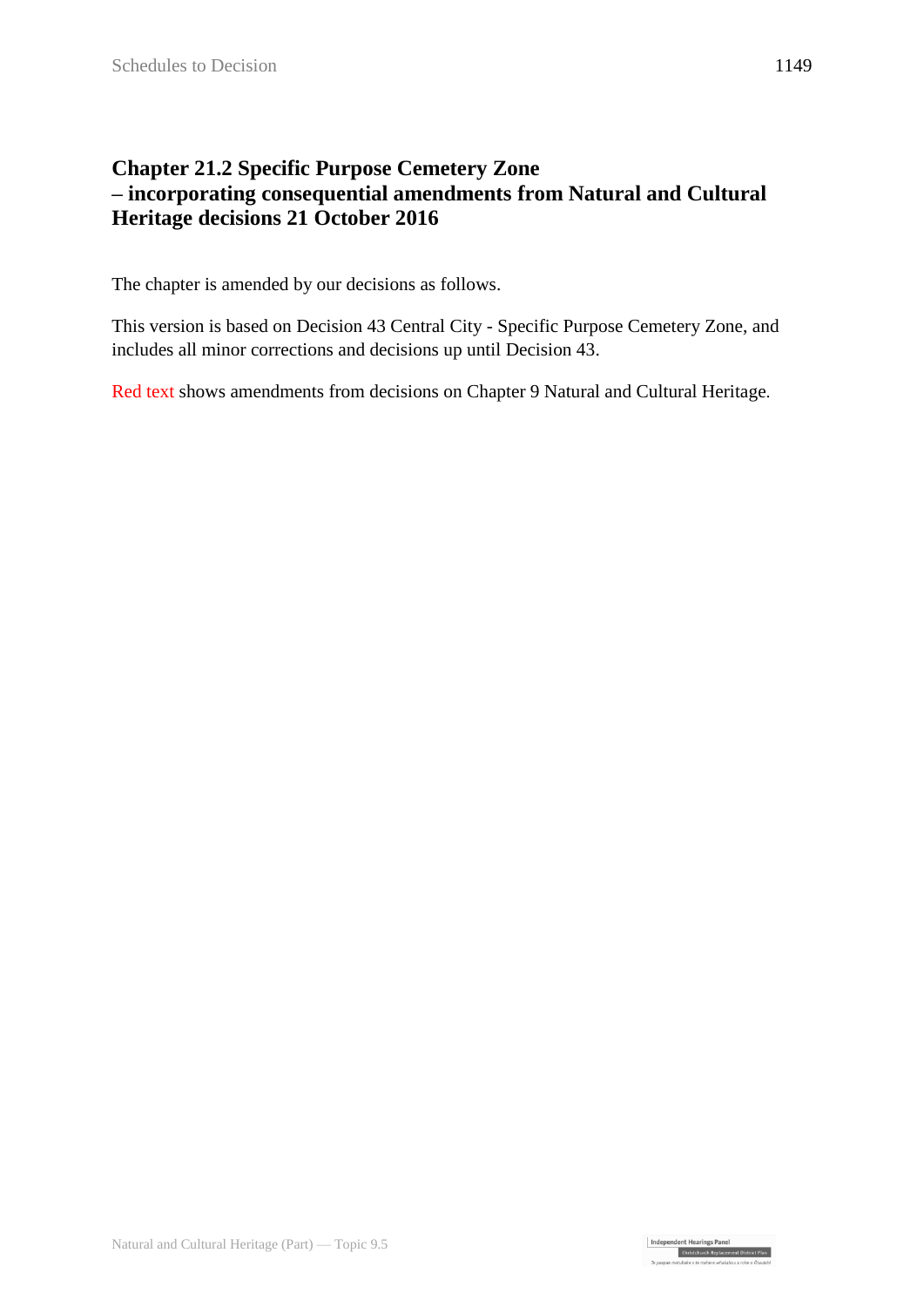# **21.2 Specific Purpose (Cemetery) Zone**

## **21.2.1 Introduction**

This introduction is to assist the lay reader to understand how this chapter works and what it applies to. It is not an aid to interpretation in a legal sense.

The provisions in this chapter give effect to the Chapter 3 Strategic Directions Objectives.

This chapter relates to activities that may occur in the Specific Purpose (Cemetery) Zone. Objectives, policies, rules, standards and assessment criteria provide for activities in this zone.

The Specific Purpose (Cemetery) Zone applies to cemeteries and crematoria across Christchurch City. It seeks to enable cremation and interment services and, where appropriate, recognise, protect and enhance the cultural heritage, ecological, landscape and spiritual/religious values of cemeteries and crematoria in the zone.

## **21.2.2 Objectives and policies**

### **21.2.2.1 Objective – Cemeteries and crematoria**

a. Cemeteries and crematoria are provided in the Specific Purpose (Cemetery) Zone to enable cremation and interment services to meet the community's needs, other than in the closed Barbadoes Street Cemetery.

#### **21.2.2.1.1 Policy – Provision of cremation and interment services**

- a. The provision of cremation in a crematorium, interment and disinterment services, and its associated activities, shall ensure that risks and actual or potential adverse effects to people, property and the natural environment are minimised.
- b. Cremation and interment are not provided for in the Barbadoes Street Cemetery.

### **21.2.2.2 Objective – Natural and cultural heritage**

a. The cultural heritage, ecological, landscape, spiritual and religious values of cemeteries and crematoria are, where appropriate, recognised, protected, enhanced and/or conserved.

#### **21.2.2.2.1 Policy – Natural and cultural heritage**

a. The protection, enhancement and/or conservation of the cultural heritage, ecological, landscape, spiritual and religious values of cemeteries and crematoria shall be, where appropriate, recognised, promoted and/or conserved in the development, operation and management of cemeteries.

Independent Hearings Panel

Christchurch Replacement District Plan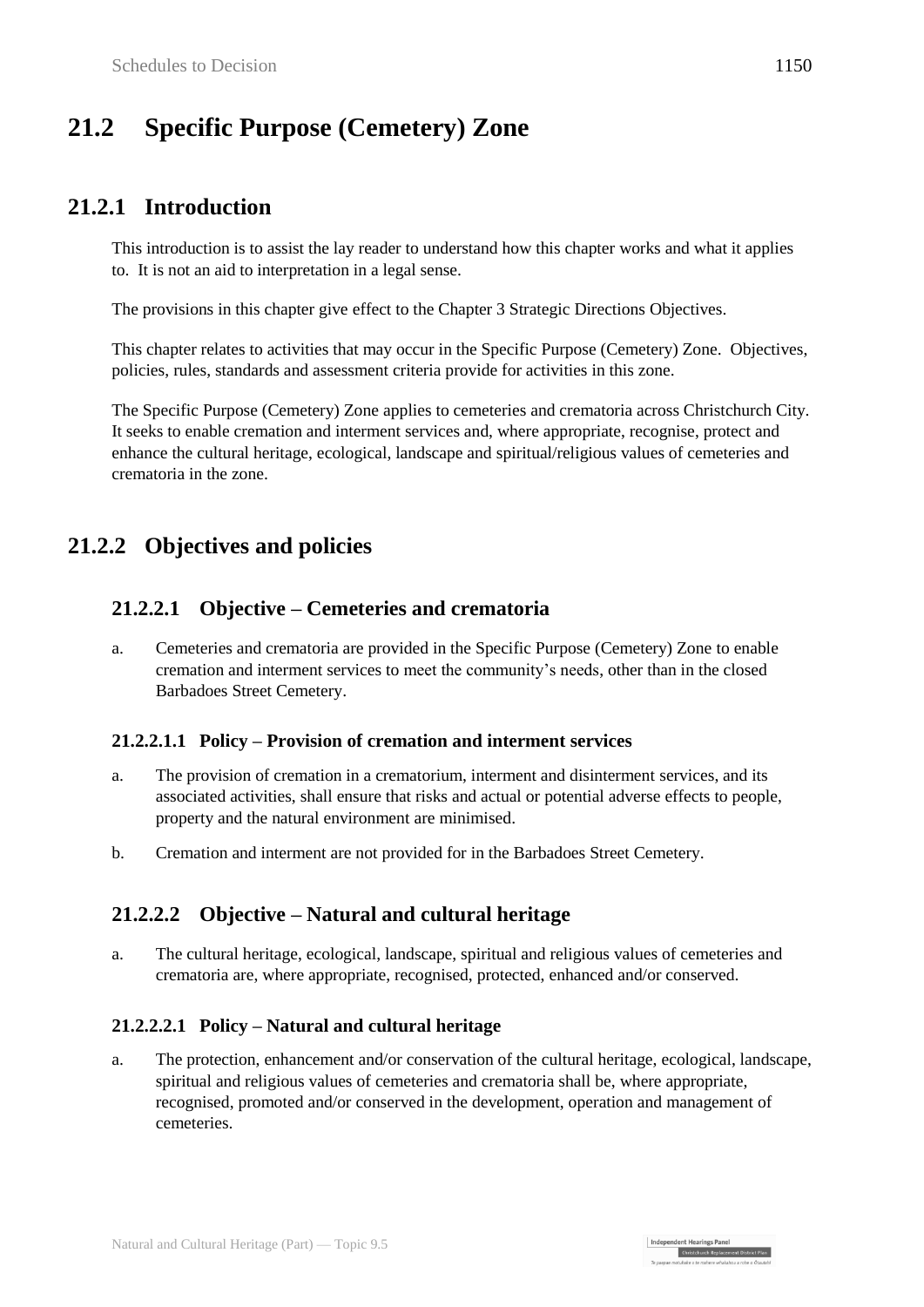### **21.2.2.3 Objective – Passive cemetery activities**

a. Cemeteries and crematoria are developed and managed to provide for passive cemetery activities in the City.

#### **21.2.2.3.1 Policy – Compatibility**

- a. The location, design, bulk and scale of buildings shall be compatible with the size and purpose of the activity.
- b. Any passive cemetery activities and its associated structures are secondary to the primary purpose of interment or conservation in the case of the Barbadoes Street Cemetery.

## **21.2.3 How to interpret and apply the rules**

- a. The rules that apply to activities in the Specific Purpose (Cemetery) Zone and that involve the use of the cemeteries and crematoria listed in Appendices 21.2.7.1 and 12.2.7.2, and shown on the planning maps, are contained in the activity status tables (including activity specific standards) in Rule 21.2.4 and the built form standards in Rule 21.2.5.
- b. The activity status tables and standards in the following chapters also apply to activities in the Specific Purpose (Cemetery) Zone :
	- **5** Natural Hazards;
	- **6 General Rules and Procedures;**
	- **7** Transport;
	- **8** Subdivision, Development and Earthworks;
	- **9** Natural and Cultural Heritage;
	- **11** Utilities and Energy;
	- **12** Hazardous Substances and Contaminated Land;

#### **Notes:**

- A. Cemeteries are included in the Ministry for the Environment's Hazardous Activities and Industries List (HAIL). All listed cemeteries will be managed to ensure that they comply with the requirements of the Resource Management (National Environmental Standards for Assessing andManaging Contaminants in Soil to Protect Human Health) Regulations 2011.
- B. Activities should be undertaken in accordance with the Christchurch City Council Cemeteries Handbook (June 2013), relevant Cemetery Development Plans and Conservation Plans, and the Christchurch City Council Cemeteries Master Plan (June 2013).
- C. Maintenance and repair works on headstones and other structures in the Barbadoes Street Cemetery should be undertaken in accordance with the ICOMOS New Zealand Charter for the Conservation of Places of Cultural Heritage Value and Conserving Our Cemeteries, 2003, by the National Trust of Australia (Victoria).

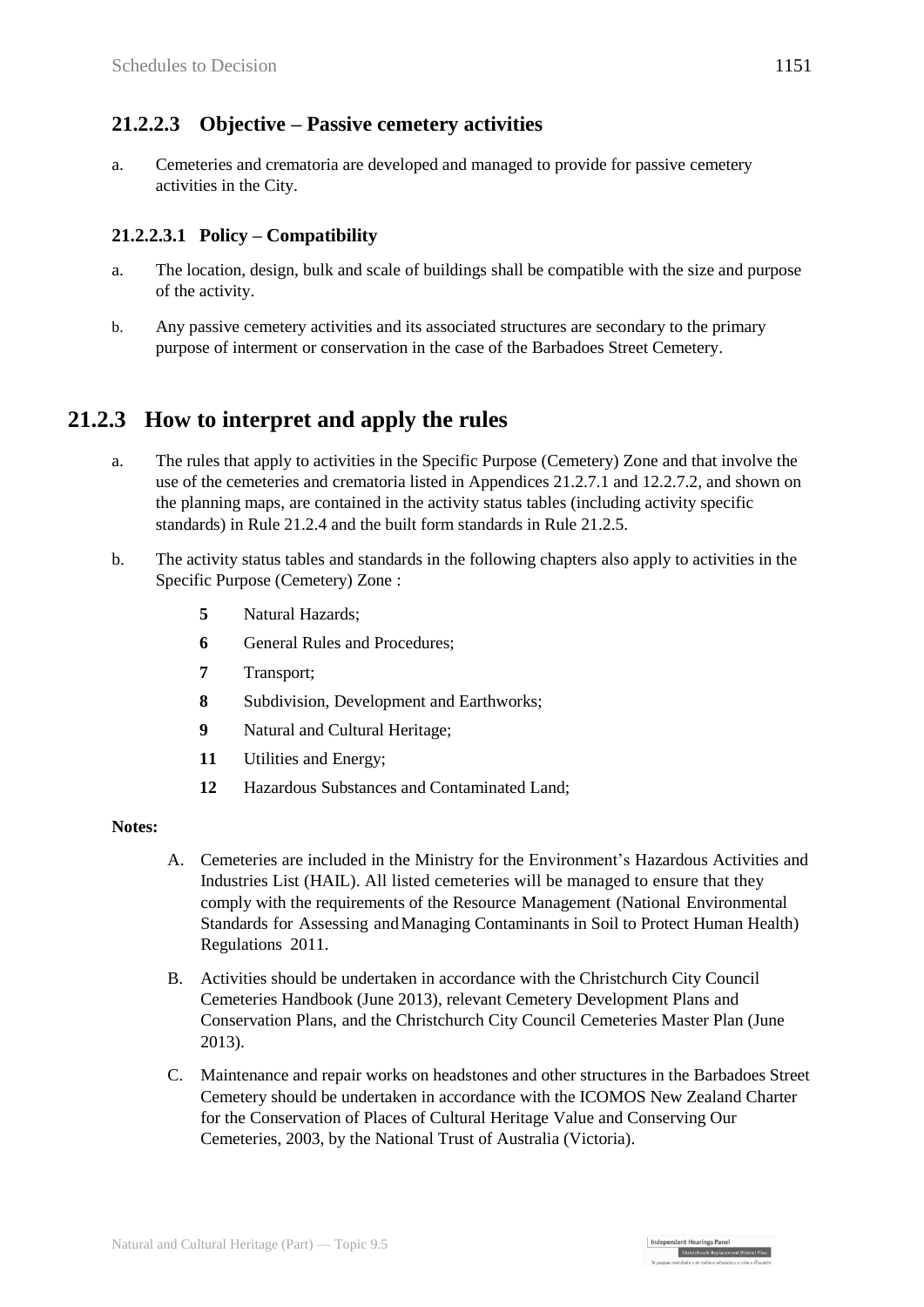c. Where the word "facility" is used in the rules, it shall also include the use of a site/building for the activity that the facility provides for, unless expressly stated otherwise.

Similarly, where the word/phrase defined include the word "activity" or "activities", the definition includes the land and/or buildings for that activity unless stated otherwise in the activity status tables.

## **21.2.4 Rules – Specific Purpose (Cemetery) Zone**

## **21.2.4.1 Activity status tables**

#### **21.2.4.1.1 Permitted activities**

The activities listed below are permitted activities in the Specific Purpose (Cemetery) Zone if they meet any activity specific standards set out in this table and the built form standards in Rule 21.2.5

| Activities may also be restricted discretionary or non-complying as specified in Rules 21.2.4.1.2 and |  |
|-------------------------------------------------------------------------------------------------------|--|
| 21.2.4.1.3.                                                                                           |  |

| <b>Activity</b> |                                                                                                                                                                                                                                                              | <b>Activity specific standards</b>                                                                                                                                                                                                                                                                        |  |  |  |
|-----------------|--------------------------------------------------------------------------------------------------------------------------------------------------------------------------------------------------------------------------------------------------------------|-----------------------------------------------------------------------------------------------------------------------------------------------------------------------------------------------------------------------------------------------------------------------------------------------------------|--|--|--|
| <b>P1</b>       | Cremation, burial or interments, disinterments and<br>burial plots, except in the Barbadoes Street<br>Cemetery.                                                                                                                                              | Compliance with the built form standards at Rule<br>a.<br>$21.2.5(b)$ and (c).<br>b. Cremation shall occur only within a crematorium.                                                                                                                                                                     |  |  |  |
| P <sub>2</sub>  | Installation, repair and maintenance, and/or<br>removal of monuments, vaults or mausolea, except<br>in closed cemeteries listed in Appendix 21.2.6.2.<br>In the Barbadoes Street Cemetery maintenance and<br>repair works on headstones and other structures | a. Rule $21.2.5(a)$ to (d).                                                                                                                                                                                                                                                                               |  |  |  |
| <b>P3</b>       | Installation of temporary markers.                                                                                                                                                                                                                           | Temporary markers shall have a duration of only<br>a.<br>one year, excluding plot markers which are flush<br>or below ground level.                                                                                                                                                                       |  |  |  |
| P <sub>4</sub>  | Any single building, except for cemeteries and<br>crematoria listed in Appendix 9.3.6.1 Schedules of<br>Significant Historic Heritage Places.                                                                                                                | a. Compliance with the built form standards at Rule<br>$21.2.5$ (a), (b) and (d).<br>b. Any single building shall not exceed $200m^2$ gross<br>floor area.                                                                                                                                                |  |  |  |
|                 |                                                                                                                                                                                                                                                              | c. Closed cemeteries listed in Appendix $21.2.7.2 -$<br>Any single building shall not exceed 40m <sup>2</sup> gross<br>floor area, except that one residential unit that<br>does not exceed 150m <sup>2</sup> gross floor area may be<br>erected on any one site for management or<br>custodial purposes. |  |  |  |

Independent Hearings Panel<br>Christchurch Replacement District Plan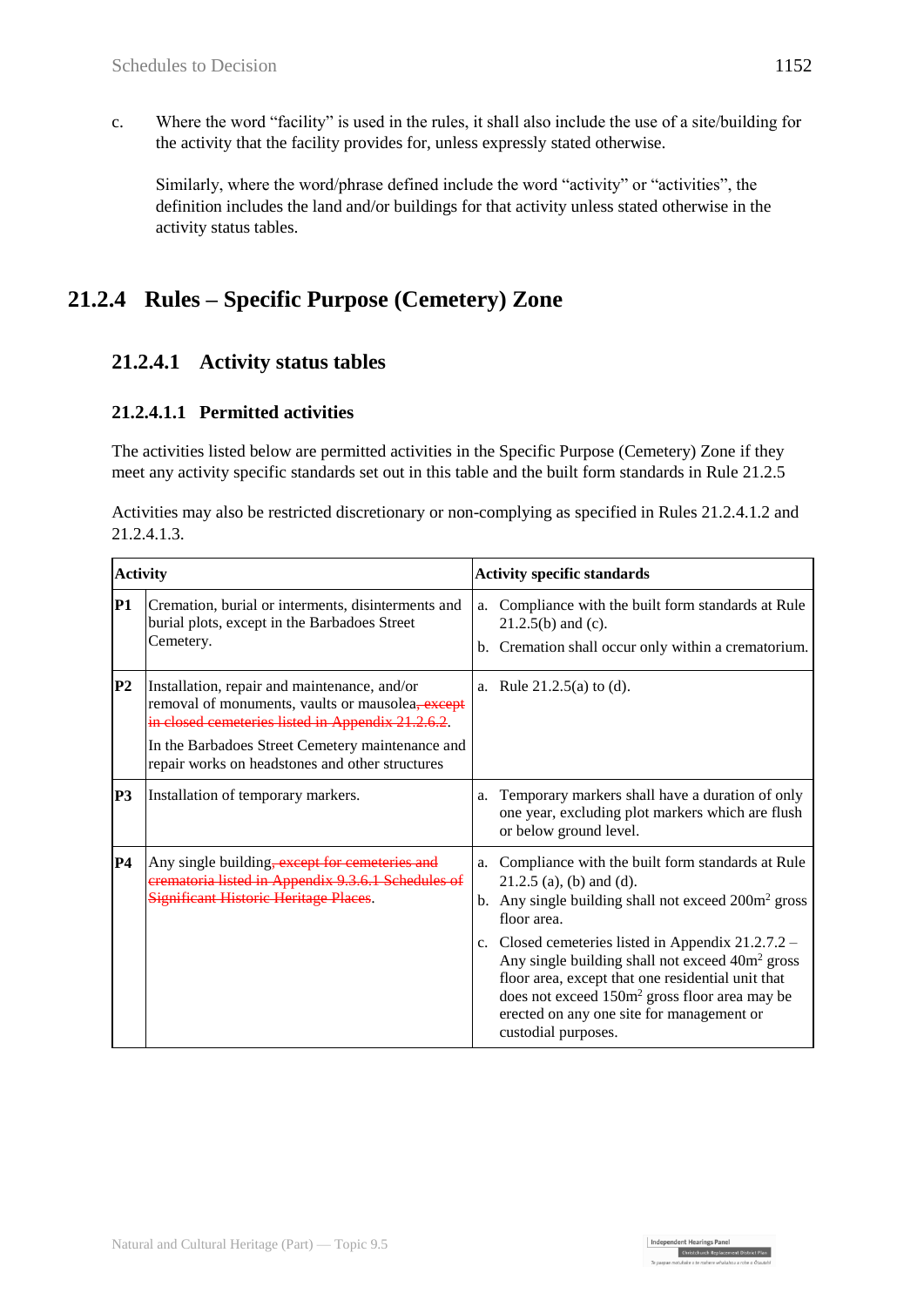| <b>Activity</b> |                                                                                                                                                                                                                                                                                                                                                                                                 | <b>Activity specific standards</b> |
|-----------------|-------------------------------------------------------------------------------------------------------------------------------------------------------------------------------------------------------------------------------------------------------------------------------------------------------------------------------------------------------------------------------------------------|------------------------------------|
| IP <sub>5</sub> | General maintenance, including:<br>a. top dressing of graves;<br>b. mowing, fertilising, aeration etc of lawn areas;<br>shrub planting of existing planted areas;<br>$\mathbf{c}$ .<br>d. pruning of trees;<br>e. removal of planting areas (including native and<br>exotic species), except for cemeteries listed in<br>Appendix 9.3.6.1 Schedules of Significant<br>Historic Heritage Places; | a. Nil.                            |
|                 | f.<br>removal of plants on graves (including native<br>and exotic species); and<br>removal of trees <del>, except for those</del><br>g.<br>cemeteries listed in Appendix 9.3.6.1 Schedule<br>of Significant Historic Heritage Places.                                                                                                                                                           |                                    |
| IP6             | Planting of new (native or exotic) trees and shrubs;<br>or the establishment of new lawn areas, except for<br>cemeteries listed in Appendix 9.3.6.1 Schedules of<br><b>Significant Historic Heritage Places.</b>                                                                                                                                                                                | a. Nil.                            |
| lP7             | Graveyard spiritual services.                                                                                                                                                                                                                                                                                                                                                                   | Nil.<br>a.                         |

#### **21.2.4.1.2 Restricted discretionary activities**

The activities listed below are restricted discretionary activities.

Discretion to grant or decline consent and impose conditions is restricted to the matters of discretion set out in 21.2.6, as set out in the following table.

| <b>Activity</b> |                                                                                                                                                                                     | The Council's discretion shall be limited to the<br>following matters:                                                                                                                                                                                                          |  |  |  |
|-----------------|-------------------------------------------------------------------------------------------------------------------------------------------------------------------------------------|---------------------------------------------------------------------------------------------------------------------------------------------------------------------------------------------------------------------------------------------------------------------------------|--|--|--|
|                 | <b>RD1</b> Any activity listed in Rule 21.2.4.1.1 P1 to P4<br>that does not comply with one or more of the<br>built form standards listed under the activity<br>specific standards. | a. Street scene $-21.2.6.1$ .<br>b. Height, separation from neighbours and daylight<br>recession planes $-21.2.6.2$ .                                                                                                                                                           |  |  |  |
|                 | <b>RD2</b> Any work on monuments, vaults or mausolea in $ a $ . Street scene – 21.2.6.1.<br>the Akaroa French Cemetery and Mount<br>Magdala Cemetery listed in Appendix 21.2.7.2.   | b. Height, separation from neighbours and daylight<br>recession planes $-21.2.6.2$ .<br>Note: This activity should align with the appropriate<br>Cemetery Conservation Plan and the ICOMOS New<br>Zealand Charter for the Conservation of Places of<br>Cultural Heritage Value. |  |  |  |

### **21.2.4.1.3 Non-complying activities**

The activities listed below are non-complying activities.

| <b>Activity</b>                                                                               |
|-----------------------------------------------------------------------------------------------|
| <b>NC1</b> Any activity not provided for as a permitted or restricted discretionary activity. |

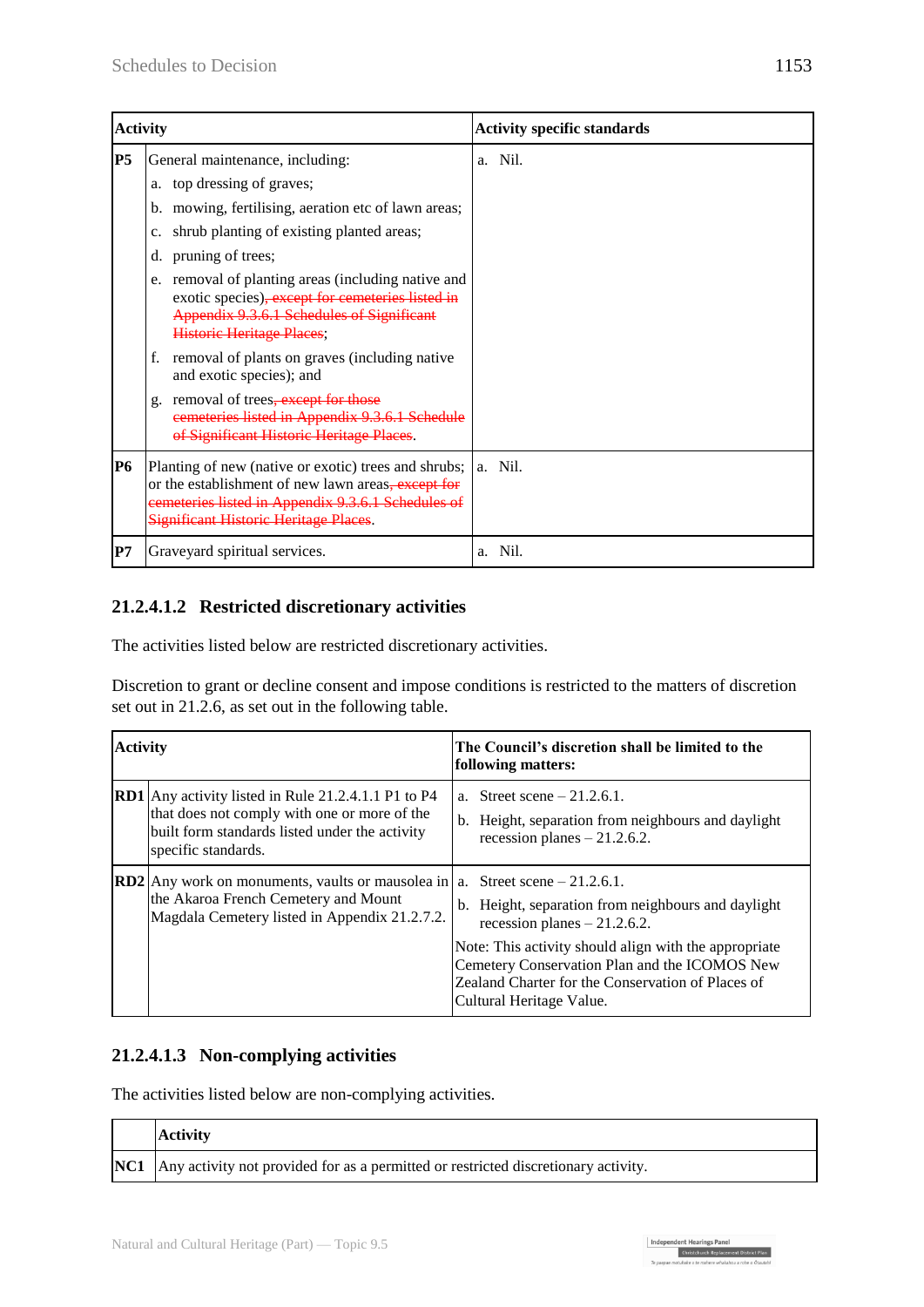| a. Sensitive activities and buildings (excluding accessory buildings associated with an existing activity):<br>i.<br>Within 10 metres of the centre line of a 66kV electricity distribution line or within 10 metres of<br>a foundation of an associated support structure.<br>ii.<br>Within 5 metres of the centre line of a 33kV electricity distribution line or the 11kV Heathcote<br>to Lyttelton electricity distribution line or within 5 metres of a foundation of an associated<br>support structure.<br>b. Fences within 5 metres of a 66kV, 33kV and 11kV Heathcote to Lyttelton electricity distribution line<br>support structure foundation. |
|------------------------------------------------------------------------------------------------------------------------------------------------------------------------------------------------------------------------------------------------------------------------------------------------------------------------------------------------------------------------------------------------------------------------------------------------------------------------------------------------------------------------------------------------------------------------------------------------------------------------------------------------------------|
|                                                                                                                                                                                                                                                                                                                                                                                                                                                                                                                                                                                                                                                            |
|                                                                                                                                                                                                                                                                                                                                                                                                                                                                                                                                                                                                                                                            |
|                                                                                                                                                                                                                                                                                                                                                                                                                                                                                                                                                                                                                                                            |
|                                                                                                                                                                                                                                                                                                                                                                                                                                                                                                                                                                                                                                                            |
| Any application arising from this rule shall be limited notified only to Orion New Zealand Limited or<br>other electricity distribution network operator (absent its written approval).                                                                                                                                                                                                                                                                                                                                                                                                                                                                    |
| Notes:                                                                                                                                                                                                                                                                                                                                                                                                                                                                                                                                                                                                                                                     |
| The 66kV, 33kV and the 11kV Heathcote to Lyttelton electricity distribution lines are shown on the<br>planning maps.                                                                                                                                                                                                                                                                                                                                                                                                                                                                                                                                       |
| Vegetation to be planted around the electricity distribution lines should be selected and/or managed to<br>ensure that it will not result in that vegetation breaching the Electricity (Hazards from Trees)<br>Regulations 2003.                                                                                                                                                                                                                                                                                                                                                                                                                           |
| The New Zealand Electrical Code of Practice for Electrical Safe Distances (NZECP 34:2001)<br>contains restrictions on the location of structures and activities in relation to electricity distribution<br>line. Buildings and activities in the vicinity of electricity distribution lines must comply with the<br>NZECP 34:2001.                                                                                                                                                                                                                                                                                                                         |
|                                                                                                                                                                                                                                                                                                                                                                                                                                                                                                                                                                                                                                                            |

## **21.2.5 Built form standards**

The following built form standards shall be met by the relevant permitted activities.

|    | <b>Built form standard</b>                                                         | Standard                                                                                                               |
|----|------------------------------------------------------------------------------------|------------------------------------------------------------------------------------------------------------------------|
| a. | Maximum height of any building                                                     | a. 8 metres<br>b. 5 metres (closed cemeteries $-$ Appendix 21.2.7.2)                                                   |
| b. | Minimum building setback                                                           | a. 5 meters from a road boundary<br>b. 20 metres from the boundary with any zone other than a<br><b>Transport Zone</b> |
|    | Minimum setback for concrete beams<br>and burial plots from internal<br>boundaries | a. 10 metres.                                                                                                          |

Independent Hearings Panel<br>Christchurch Replacement District Plan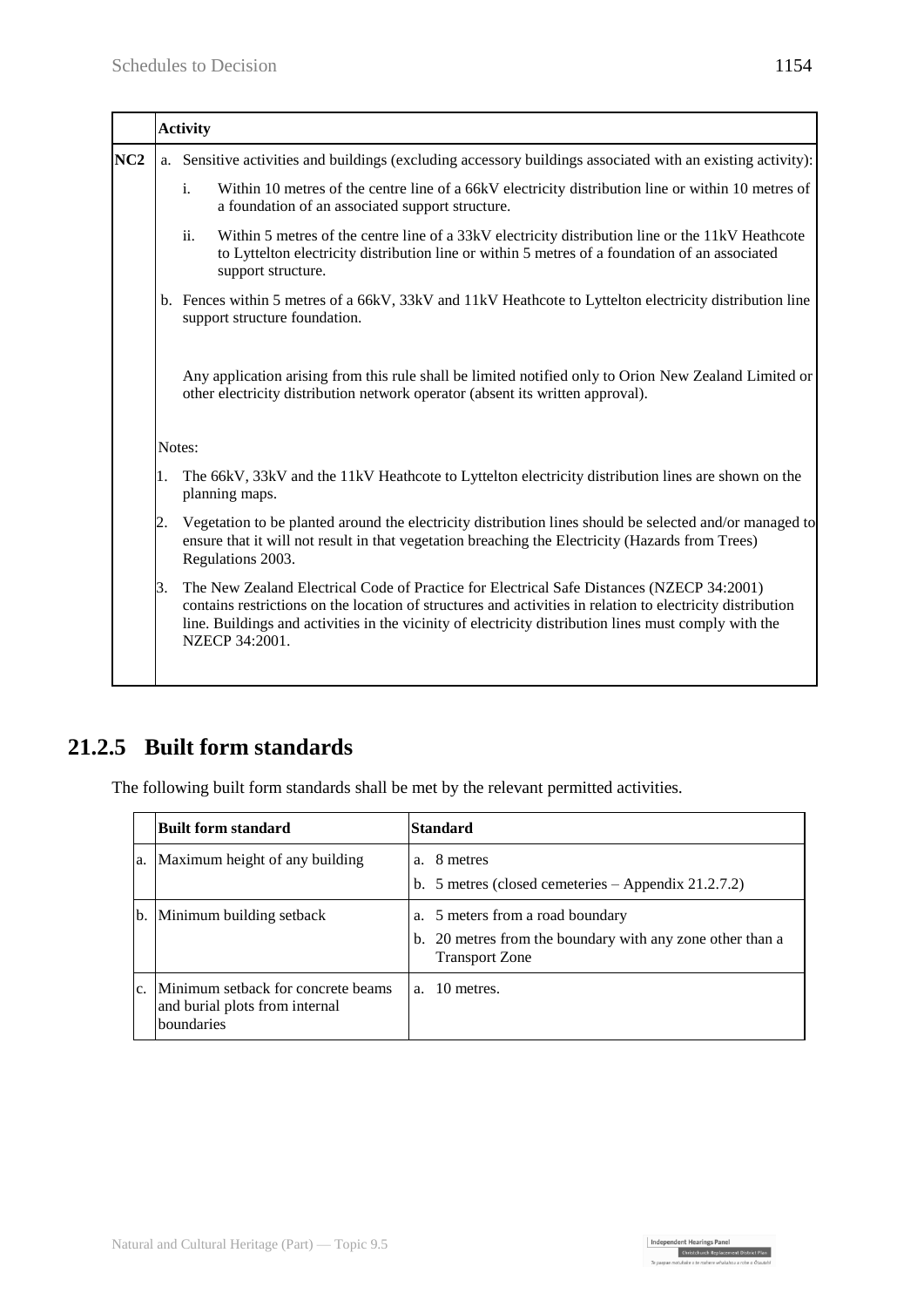| Daylight recession planes | a.<br>Note: | Buildings shall not project beyond a building envelope<br>constructed by recession planes, as shown in Appendix<br>14.14.2, from points 2.3 metres above internal boundaries<br>adjoining a residential zone.  |
|---------------------------|-------------|----------------------------------------------------------------------------------------------------------------------------------------------------------------------------------------------------------------|
|                           |             | There is no recession plane requirement for the Specific<br>Purpose (Cemetery) Zone unless it adjoins a residential<br>zone.                                                                                   |
|                           |             | The level of site boundaries shall be measured from filled<br>ground level except where the site on the other side of the<br>internal boundary is at a lower level, then that lower level<br>shall be adopted. |

## **21.2.6 Matters of discretion**

#### **21.2.6.1 Street scene**

- a. Whether any reduction in setback would enable greater protection or retention of natural or heritage values within the site as a whole.
- b. Any proposed landscaping of buildings or structures which may reduce the visual impact of a reduction in setback.
- c. Any adverse visual or heritage impacts within the special purpose area itself and its value to the public, or on its natural character.
- d. Where the site is within the Akaroa Heritage Area, the matters set out in Rule 9.3.6.3.

### **21.2.6.2 Height, separation from neighbours and daylight recession planes**

- a. Any adverse effect of building height on adjacent residences or residential zones, particularly in terms of overshadowing.
- b. The visual impact of the scale of the structure and its appropriateness having regard to the purpose of the special area.
- c. Any landscaping provided to reduce the visual impact of the building as seen from the street or adjoining residences.

Independent Hearings Panel<br>Christchurch Replacement District Plan

d. Where the site is within the Akaroa Heritage Area, the matters set out in Rule 9.3.6.3.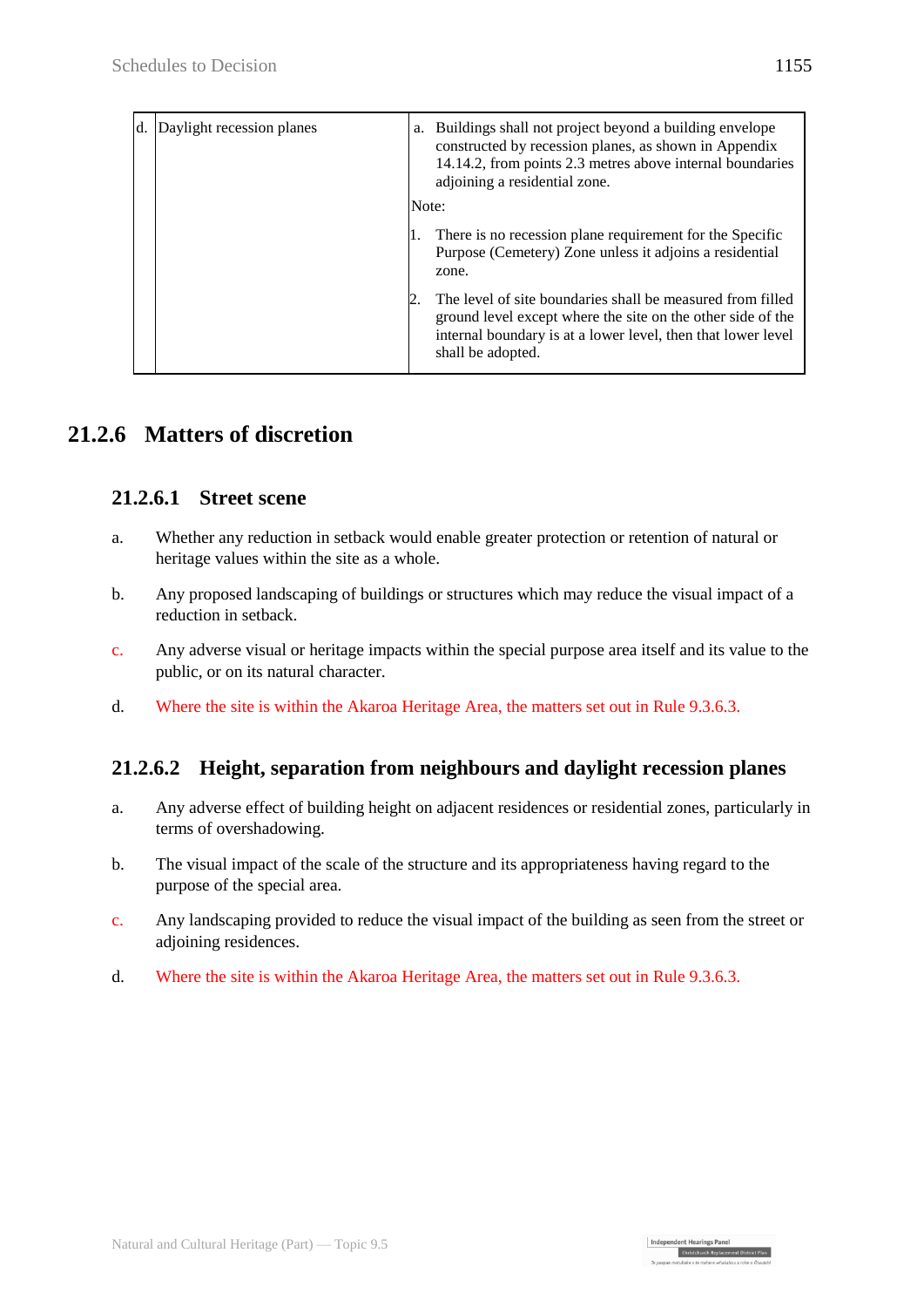# **21.2.7 Appendices**

|                         | No. Name                                                                                                                                 | <b>Address</b>                   | <b>Locality</b>    | <b>Legal Description</b>                                                     | Area<br>(ha)                         | <b>Planning</b><br>Map |
|-------------------------|------------------------------------------------------------------------------------------------------------------------------------------|----------------------------------|--------------------|------------------------------------------------------------------------------|--------------------------------------|------------------------|
| $\mathbf{1}$            | Akaroa Anglican<br>Cemetery<br>(see also Appendix<br>9.4.5.1 Significant<br>Trees Schedule)                                              | 135 Beach Road<br>145 Beach Road | Akaroa             | RES 2546 (SO 2619)<br>RES 56 (SO 2619)                                       | 0.6272<br>1.2140                     | 77, R5                 |
| $\overline{2}$          | Akaroa Catholic<br>Cemetery                                                                                                              | 1 Akaroa Cemetery<br>Road        | Akaroa             | RES 116 (SO 2619)                                                            | 0.8093                               | 77, R5                 |
| $\overline{\mathbf{3}}$ | <b>Akaroa Dissenters</b><br>Cemetery                                                                                                     | 3 Akaroa Cemetery<br>Road        | Akaroa             | RES 4997 (SO 9483)                                                           | 0.4944                               | 77, R5                 |
| $\overline{\mathbf{4}}$ | <b>Avonhead Cemetery</b>                                                                                                                 | 140 Hawthornden<br>Road          | Avonhead           | Lot 3 DP 26791<br>Lot 1 DP 354923                                            | 5.53<br>1.5787                       | 23/30                  |
| 5                       | <b>Belfast Cemetery</b>                                                                                                                  | 15 Guthries Road                 | <b>Belfast</b>     | RS 42108 (SO 16519)<br>Lot 1 DP 465652<br>Lot 2 DP 465652<br>Lot 3 DP 465652 | 2.0234<br>1.8574<br>3.1198<br>4.0967 | 12                     |
| 6                       | <b>Bromley Cemetery</b>                                                                                                                  | 429 Linwood Avenue Bromley       |                    | Lot 1 DP 8825                                                                | 10.4485                              | 40                     |
| $\overline{7}$          | Diamond Harbour<br>Cemetery                                                                                                              | 2D Waipapa Avenue                | Diamond<br>Harbour | Lot 11 DP 304811                                                             | 1.1805                               | 59                     |
| 8                       | Duvauchelle<br>Cemetery                                                                                                                  | 6267 Christchurch<br>Akaroa Road |                    | Duvauchelle RES 3038 (SO 5725)<br>Pt RES 4877 (SO 5725)                      | 0.8701<br>0.4036                     | 70, R5                 |
| 9                       | Harewood Memorial<br>Gardens and<br>Crematorium<br>(see also Appendix<br>9.3.6.1 Schedule of<br>Significant Historic<br>Heritage Places) | 509 Johns Road                   | <b>Belfast</b>     | Lot 13 DP 438426<br>Sec 65 (SO 460822)                                       | 3.5295<br>0.9989                     | 18                     |
| 10                      | Kaituna Valley<br>Cemetery                                                                                                               | 399 Kaituna Valley<br>Road       | Motukarara         | Lot 2 DP 10339 CT<br>443/203                                                 | 0.0938                               | R <sub>3</sub>         |
| 11                      | Le Bons Bay<br>Cemetery                                                                                                                  | 27 Le Bons Bay<br>Cemetery Road  |                    | Le Bons Bay RES $800$ (SO 2903)                                              | 2.5571                               | 72, R5                 |
| 12                      | <b>Linwood Cemetery</b>                                                                                                                  | 25 Butterfield<br>Avenue         | <b>Bromley</b>     | Pt Lot 1 DP 8756 CT<br>414/6<br>Sec 2 SO 18385 CT<br>34D/572                 | 6.4933<br>1.3120                     | 33/40                  |

## **21.2.7.1 List of cemeteries and crematoria**

Independent Hearings Panel<br>Christchurch Replacement District Plan<br>Te gaegae motubake o te mahore ubakabou a robe o Ötautab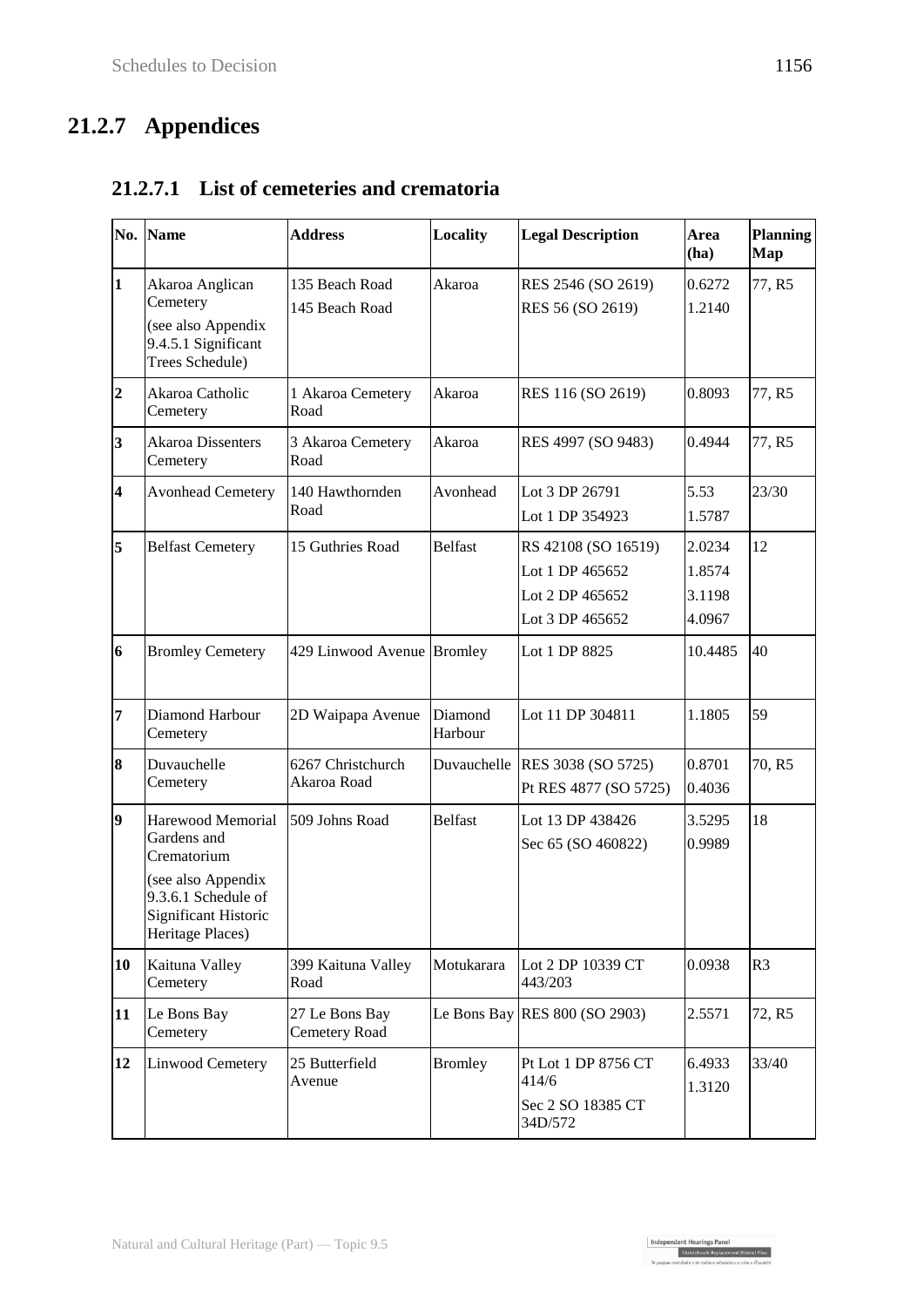Independent Hearings Panel<br>Christchurch Replacement District Plan<br>Te gaegae motubake o te mahore ubakabou a robe o Ötautab

|    | No. Name                                  | <b>Address</b>                                                 | Locality            | <b>Legal Description</b>                                                                                                                         | Area<br>(ha)                                   | <b>Planning</b><br>Map |
|----|-------------------------------------------|----------------------------------------------------------------|---------------------|--------------------------------------------------------------------------------------------------------------------------------------------------|------------------------------------------------|------------------------|
| 13 | Little Akaloa<br>Cemetery                 | 1236 Chorlton Road<br>1238 Chorlton Road                       | Okains Bay          | Res 4936 Canterbury<br>Dist<br>Res 4949 Canterbury<br>Dist                                                                                       | .2023<br>.2410                                 | 66/R2                  |
| 14 | Little River Cemetery 30 Upper Church     | Road                                                           | <b>Little River</b> | RES 3023 (SO 4409)                                                                                                                               | 0.8094                                         | 69                     |
| 15 | Lyttelton Anglican<br>Cemetery            | 87 Oxford Street                                               | Lyttelton           | Lot 1 DP 11713 CT<br>464/288                                                                                                                     | 1.2993                                         | 52, R1                 |
| 16 | Lyttelton Catholic<br>and Public Cemetery | 56 Reserve Terrace<br>58 Reserve Terrace<br>60 Reserve Terrace | Lyttelton           | RES 46 (BM 292) CT<br>468/107<br>Pt RES 45 (BM 292) CT<br>468/107<br>Pt RES 45 (BM292) CT<br>420/16<br>Lot 43 DP 9983<br>Lot 33 DP 9983          | 0.4046<br>0.2023<br>0.2023<br>0.0212<br>0.1012 | 52, R1                 |
| 17 | <b>Memorial Park</b><br>Cemetery          | 31 Ruru Road                                                   | <b>Bromley</b>      | Pt RS 10269 (BM 318)<br>CT 396/179<br>Pt RS 4075 (A 10266)<br>CT 31F/440<br>RS 40281 (SO 11666)<br>CT 12F/164<br>Pt RS 7469 (LT 46003<br>BM 318) | 6.4749<br>4.9043<br>0.8814<br>0.0320           | 33                     |
| 18 | Okains Bay<br>Cemetery                    | 11 Chorlton Road                                               | Okains Bay          | RES 148 (SO 3091) CT<br>91/186                                                                                                                   | 2.0234                                         | 68, R5                 |
| 19 | Pigeon Bay Cemetery 100 Wilsons Road      |                                                                | Pigeon Bay          | RES 624 (SO 2187)                                                                                                                                | 0.8093                                         | R <sub>4</sub>         |
|    | 20 Ruru Lawn Cemetery 63 Ruru Road        |                                                                | <b>Bromley</b>      | Pt Lot 1 DP 10009 CT<br>420/197<br>Lot 3 DP 69736 CT<br>40C/538                                                                                  | 15.3879<br>0.1111                              | 33/40                  |
| 21 | Sydenham Cemetery                         | 34 Roker Street                                                | Spreydon            | Pt RS 154 (A 9187) CT<br>23F/695<br>Pt RS 154 (BM 313) CT<br>591/38                                                                              | 6.4218<br>0.1950                               | 45/46                  |
| 22 | Waimairi Cemetery                         | 195A Grahams Road                                              | Burnside            | Lot 314 DP 22922 CT<br>3A/784<br>RES 3740 (SO 4809) CT<br>245/239                                                                                | 1.6936<br>3.0756                               | 23/24                  |
| 23 | Wainui Cemetery                           | 43 Cemetery Road                                               | Wainui              | RS 41892 (SO 16324)                                                                                                                              | 1.0627                                         | 75, R4                 |